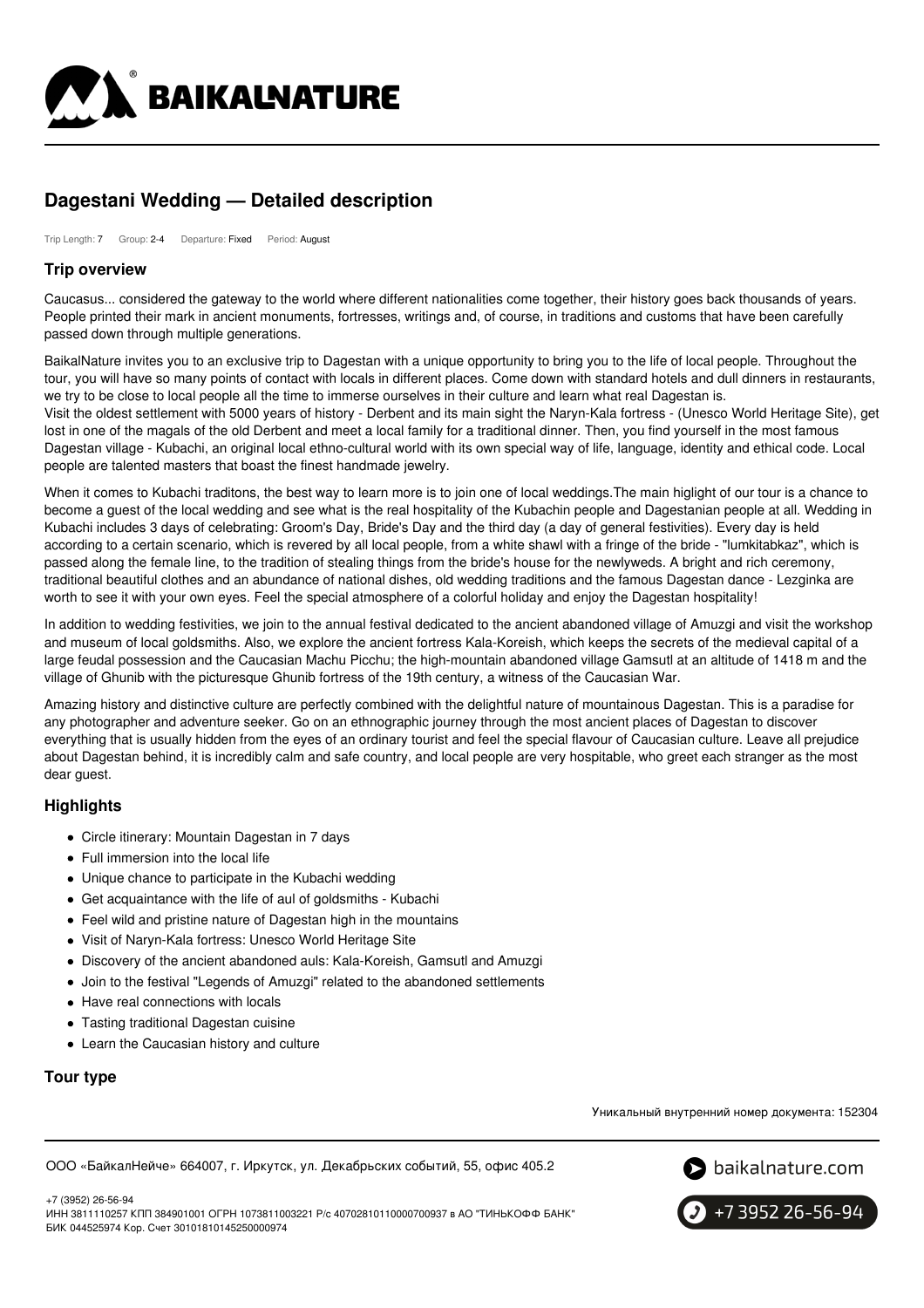

# DISCOVERYNATURE

# **Difficulty**

Easy - nothing more than normal walking while sight-seeing

# **Comfort**

Standard — most of nights in comfortable rooms, some nights in tents or rooms with shared WC.

# **Begining / end of the tour**

Tour starts: Mahachakala, End of the tour: Makhachkala

# **Program**

## **Day 1 — Derbent - the most ancient city of Russia**

- 10:00 Arrival in Mahachkala
- 11:00 Departure to Derbent city
- 13:00 Lunch (Not included)
- 14:00 Discovery of Naryn-Kala fortress
- 16:00 City exploration
- 19:00 Traditional dinner with locals
	- Overnight in the hotel

Hotels: Accommodation in the hotel "Alye Parusa", Derbent, Twin room Comfort: Comfortable accommodation, WC and bath / shower in room

#### **Day 2 — Kala-Koreish abandoned village**

- 09:00 Breakfast in the hotel
- 10:00 Departure to Kala-Koreish
- 13:00 Lunch-picnic
- 15:00 Departure to the village Kubachi
- 16:00 Acquaintance with Kubachi aul and visit of the art factory

#### 19:00 — Dinner in the homestead

Overnight in the homestead

Hotels: Accommodation in the guest house Kubachi, Room for 2-4 people Comfort: Comfortable accommodation, WC and bath / shower in room

#### **Day 3 — Wedding in Kubachi aul**

- 09:00 Breakfast in the homestead
- 10:00 Participation in tradtional Kubachi wedding
- 13:00 Lunch
- 18:00 Dinner (Not included)
- 20:00 Evening festivites

Overnight in the homestead

Hotels: Accommodation in the guest house Kubachi, Room for 2-4 people Comfort: Comfortable accommodation, WC and bath / shower in room

## **Day 4 — Festival "Legends of Amuzgi"**

Уникальный внутренний номер документа: 152304

ООО «БайкалНейче» 664007, г. Иркутск, ул. Декабрьских событий, 55, офис 405.2





+7 3952 26-56-94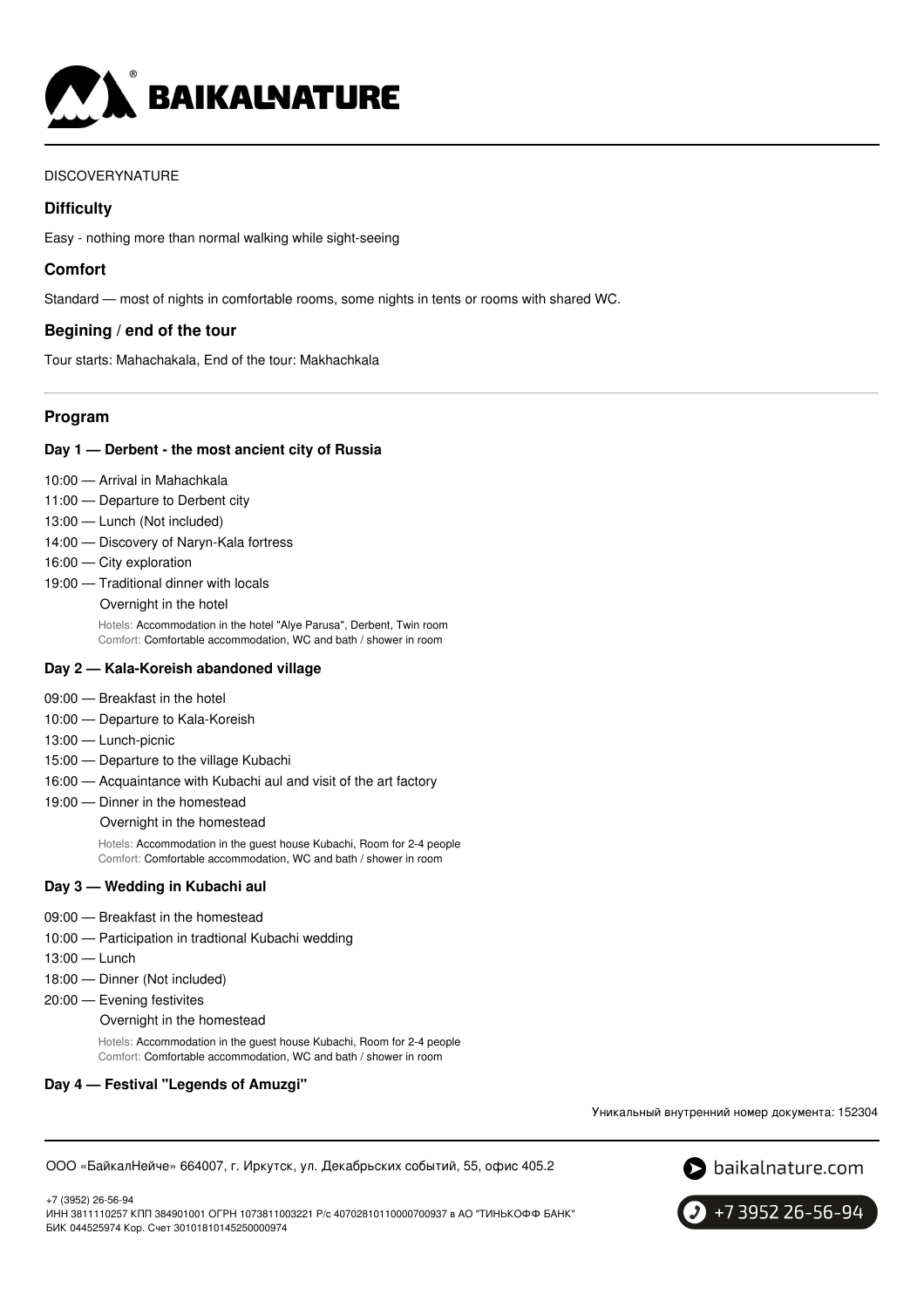

- 09:00 Breakfast in the homestead
- 09:30 Start of Festival "Legends of Amuzgi"
- 13:00 Lunch in the homestead
- 14:00 Excursion around the village
- 19:00 Dinner in the homestead

#### Overnight in the homestead

Hotels: Accommodation in the guest house Kubachi, Room for 2-4 people Comfort: Comfortable accommodation, WC and bath / shower in room

#### **Day 5 — In the heart of Dagestan**

- 08:00 Breakfast in the homestead
- 09:00 Visiting the bride's house
- 11:00 Departure to Ghunib settlement
- 13:00 Lunch in homestead on the way
- 15:00 Arrival in Ghunib and accommodation in the homestead
- 16:00 Ghunib fortress among the mountains
- 19:00 Dinner in the homestead

Overnight in the homestead

Hotels: Accommodation in the homestead Gunib, Room for 2-4 people Comfort: Comfortable accommodation, WC and shower on the floor

#### **Day 6 — The Caucasian Machu- Picchu**

- 08:00 Breakfast
- 11:00 Ascending to Gamsutl village
- 13:00 Lunch in the local cafe (Not included)
- 14:00 Transfer to Makhachkala city
- 19:00 Dinner (Not included)

Overnight in the hotel

Hotels: Accommodation Central City Hotel 4\*, Junior Suite Comfort: Comfortable accommodation, WC and bath / shower in room

#### **Day 7 — The end of the program**

- 09:00 Breakfast in the hotel
- 11:00 Transfer to the airport

## **Departures**

| <b>Start</b> | End        | Basic price per person |
|--------------|------------|------------------------|
| 20.08.2022   | 26.08.2022 | 61400.00 RUB           |

#### **Note**

The price is indicated per person in the group of 4 participants. Price for the group of 3 people is 74 800 RUB per person.

## **What's included**

+7 (3952) 26-56-94

Уникальный внутренний номер документа: 152304

ООО «БайкалНейче» 664007, г. Иркутск, ул. Декабрьских событий, 55, офис 405.2





ИНН 3811110257 КПП 384901001 ОГРН 1073811003221 Р/с 40702810110000700937 в АО "ТИНЬКОФФ БАНК" БИК 044525974 Кор. Счет 30101810145250000974